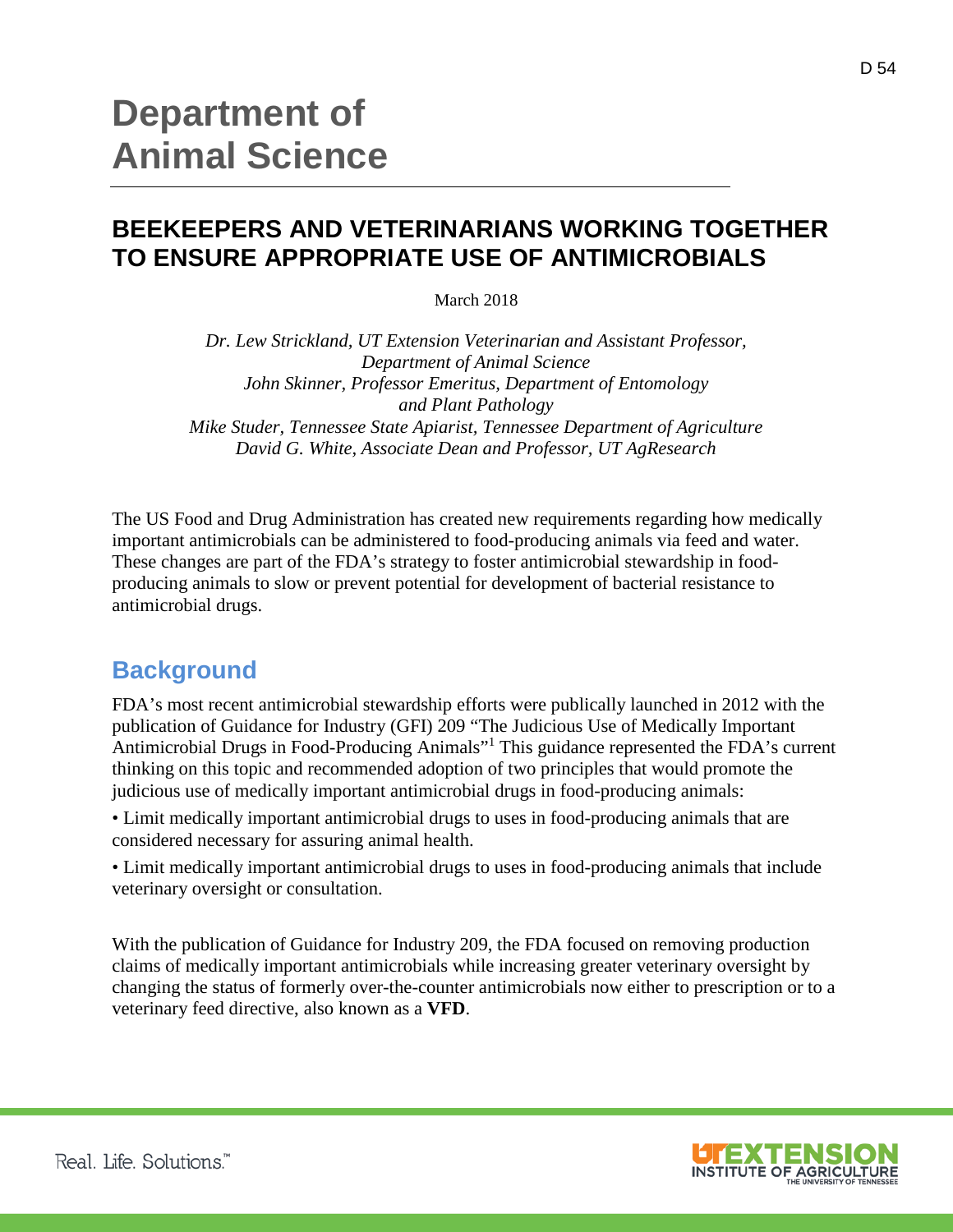In 2013, the FDA published the follow up guidance GFI 213 "New Animal Drugs and New Animal Drug Combination Products, Administered in or on Medicated Feed or Drinking Water of Food-Producing Animals: Recommendations for Drug Sponsors for Voluntarily Aligning Product Use Conditions with GFI #209"<sup>2</sup> GFI 213 outlined how animal drug sponsors of approved medically important antimicrobials that were administered through medicated feed or water could voluntarily remove indications for use related to growth promotion from their product labels, and to bring the remaining therapeutic uses of these products under the oversight of a veterinarian by the end of December 2016.

The FDA announced in January 2017 that it successfully completed the implementation of GFI 213 and all affected drug applications either aligned with the recommendations outlined in GFI 213 or their approvals were voluntarily withdrawn.

# **So What Does This Have to Do With Honeybees?**

Honeybees are classified as food-producing animals by the federal government because products from apiculture enter the human food chain (e.g., honey). FDA designates honeybees as minor species, along with zoo animals, sheep, goats, bison, catfish and several others. Minor species are all animals that are not major species (cattle, pigs, chickens, turkeys, horses, dogs and cats). Animal drugs for minor species, including honeybees, are subject to those same requirements that FDA has published for ensuring appropriate use in major animal species.

What that means is that antimicrobials deemed medically important that were previously sold for treatment of honeybee diseases are **no longer available** over-the-counter. For beekeepers, this affects ordering antimicrobials for controlling foulbrood, in particular oxytetracycline (Terramycin), tylosin tartrate (Tylan) and lincomycin (Lincomix). These antimicrobials now need to be authorized by a veterinarian through either a prescription or a veterinary feed directive.

### **Veterinary Feed Directive**

The FDA defines VFD drugs as new animal drugs intended for use in or on animal feed, which are limited by an approved application, conditionally approved application or index listing to use under the professional supervision of a licensed veterinarian. In order for animal feed containing a VFD drug to be fed to animals, a licensed veterinarian must first issue an order, termed a VFD.

Whether a beekeeper requires a prescription or VFD is based on the labeling of the antimicrobial. At this time, there is only one antimicrobial formulation for honeybees that uses a VFD (oxytetracyline) and three antimicrobials that are prescription based (oxytetracycline, tylosin tartrate, and lincomycin) [farad.org/vetgram/bees.asp.](http://www.farad.org/vetgram/bees.asp)

**Antimicrobials will still be available to treat honeybee diseases; however, beekeepers now need to consult with a licensed veterinarian who will then issue either a VFD or prescription if appropriate.**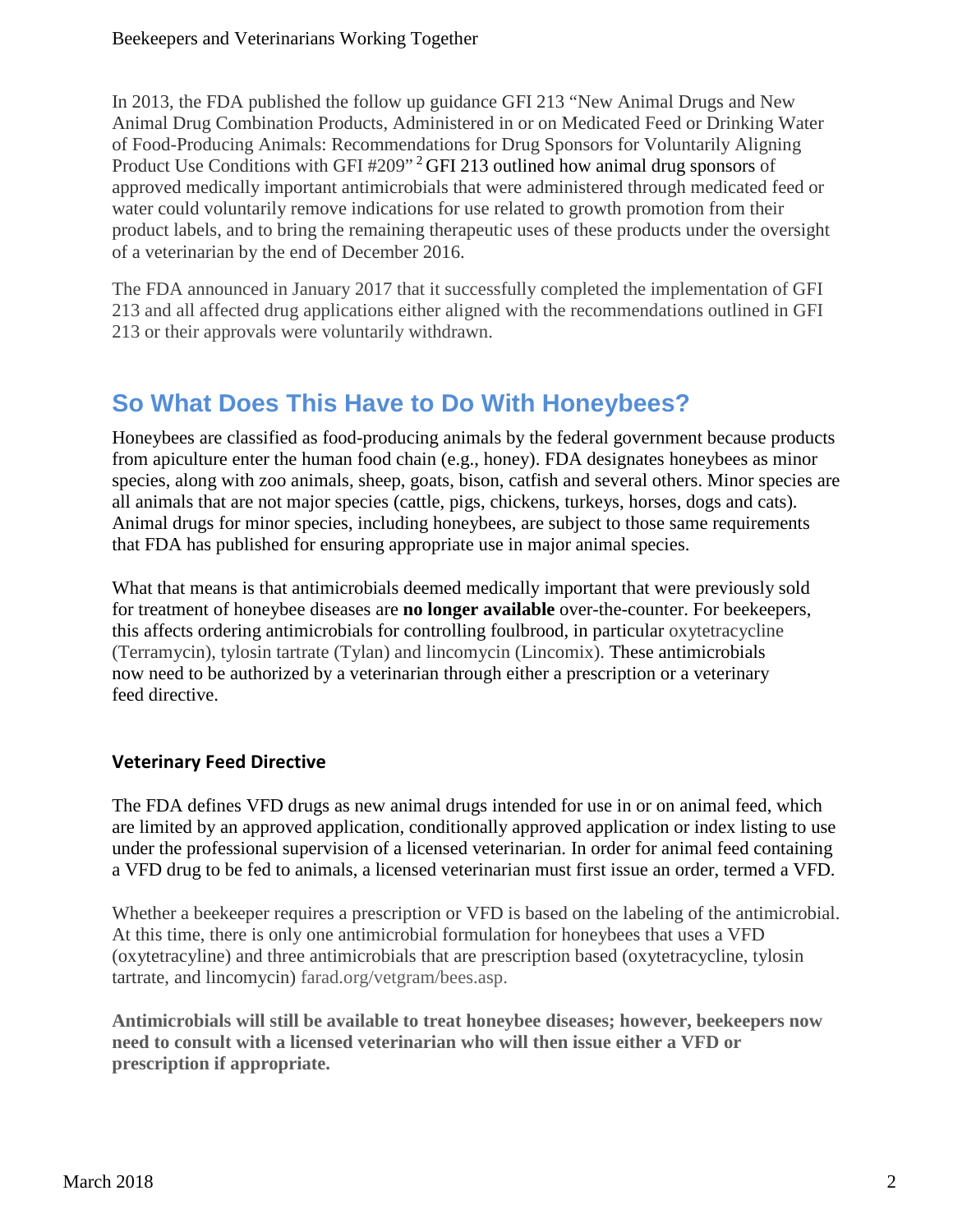Additionally, for a VFD or prescription to be considered legal, the veterinarian and the beekeeper must have a valid veterinarian-client patient relationship (VCPR). In Tennessee, the State VCPR definition applies for a lawful VFD [\(fda.gov/downloads/AnimalVeterinary/](http://www.fda.gov/downloads/AnimalVeterinary/DevelopmentApprovalProcess/UCM464530.pdf)

[DevelopmentApprovalProcess/UCM464530.pdf\)](http://www.fda.gov/downloads/AnimalVeterinary/DevelopmentApprovalProcess/UCM464530.pdf) and includes the following key elements:

- The veterinarian has assumed responsibility for making clinical judgments regarding the health of the animal and the need for medical treatment, has obtained informed consent, and the client has agreed to follow the veterinarian's instructions.
- The veterinarian has sufficient knowledge of the animal to initiate at least a general or preliminary diagnosis of the medical condition of the animal
- The veterinarian has seen the animal within the last 12 months or is personally acquainted with the keeping and care of the animal, either by virtue of an examination of the animal or by medically appropriate visits to the premises where the animal is maintained within the last 12 months.
- The veterinarian is readily available or has arranged for emergency coverage for followup evaluation in the event of adverse reactions or the failure of the treatment regimen.
- The veterinarian must maintain medical records as required by the board of veterinary medical examiners.
- The VCPR cannot be established or maintained solely by telephone or other electronic means. For veterinarians, this includes physically visiting the apiary and examining hives and honeybees, and not just phoning in a prescription. Though follow up may be by other means once a valid VCPR has been established (e.g., email with photos, telephone, FaceTime, Skype, etc.).

### **How Does a Beekeeper Locate a Veterinarian?**

How does a beekeeper locate a veterinarian, or how does a veterinarian inform beekeepers that they are interested in treating beehives? One way is to visit the Honey Bee Veterinary Consortium homepage [\(hbvc.org\)](https://www.hbvc.org/Index.php) and click on find a vet.

# **Summary**

The implementation of the FDA's GFI #213 is a significant milestone in national efforts to address the use of medically important antimicrobials in food-producing animals. As a result of changes in FDA policy and updates to the VFD rule, the use of medically important antimicrobials — including oxytetracycline, tylosin and lincomycin in honeybee hives — now requires either a prescription or a VFD order from a licensed veterinarian authorizing their use. To access these antimicrobials, a beekeeper will have to work with a veterinarian and establish a valid VCPR.

The FDA's Center for Veterinary Medicine also has developed both an informative slide set and a series of questions and answers providing greater detail regarding uses of medically important antimicrobials in animal agriculture and honeybees: FDA slide set:

[fda.gov/downloads/AnimalVeterinary/DevelopmentApprovalProcess/UCM569965.pdf](https://www.fda.gov/downloads/AnimalVeterinary/DevelopmentApprovalProcess/UCM569965.pdf) FDA Questions and Answers — Using medically important antimicrobials in bees: [fda.gov/animalveterinary/developmentapprovalprocess/ucm589399.htm](https://www.fda.gov/animalveterinary/developmentapprovalprocess/ucm589399.htm)